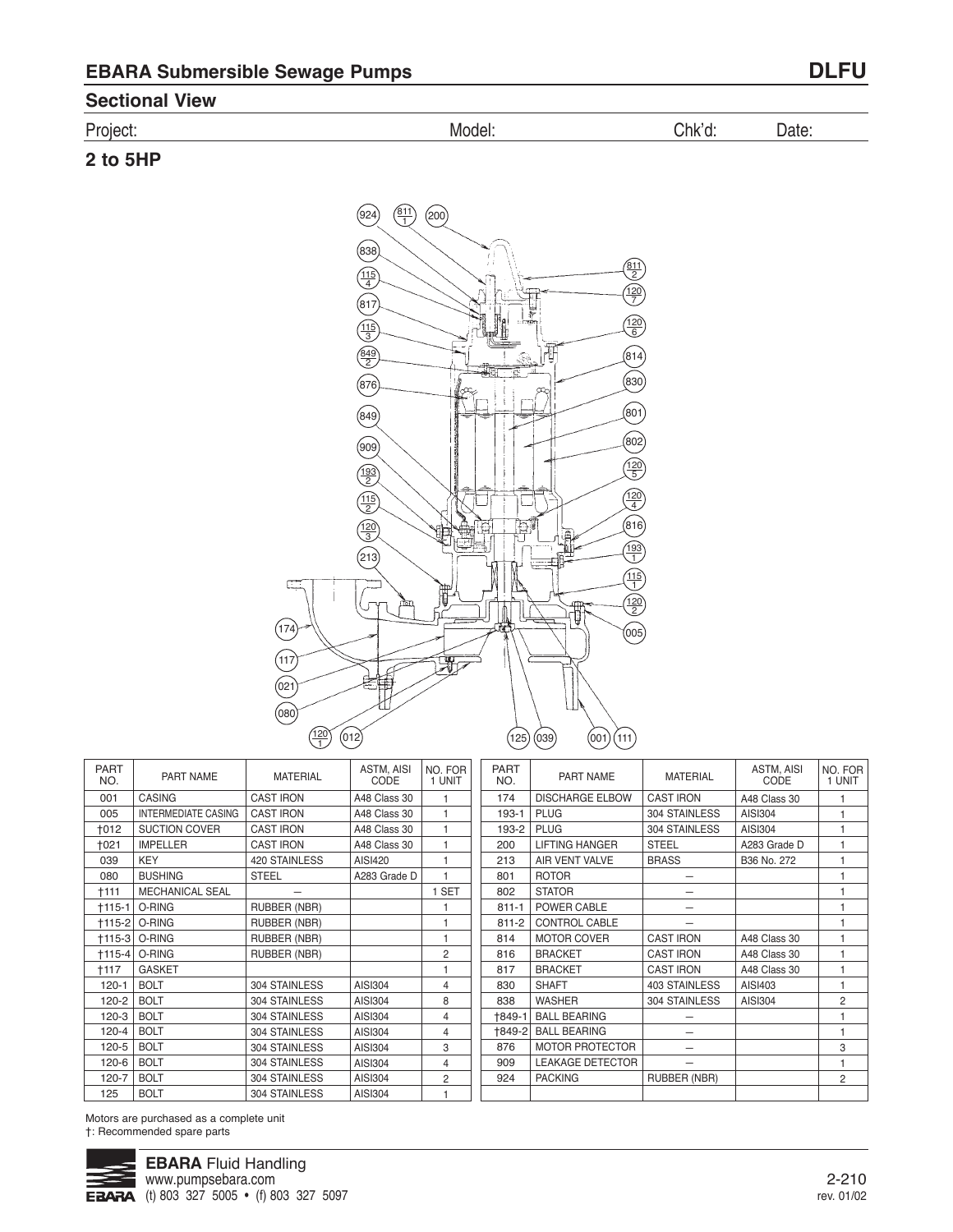### **Sectional View**

| n.<br>P۳<br>ำเค<br>ັ.<br>. | N/I)<br>″ )( 1⊩<br>ייש | .nk |  |
|----------------------------|------------------------|-----|--|

**71 /2 to 10HP**



| <b>PART</b><br>NO. | PART NAME                  | <b>MATERIAL</b>     | ASTM, AISI<br>CODE | NO. FOR<br>1 UNIT | <b>PART</b><br>NO. | <b>PART NAME</b>        | <b>MATERIAL</b>  |
|--------------------|----------------------------|---------------------|--------------------|-------------------|--------------------|-------------------------|------------------|
| 001                | <b>CASING</b>              | <b>CAST IRON</b>    | A48 Class 30       | 1                 | 174                | <b>DISCHARGE ELBOW</b>  | <b>CAST IRON</b> |
| 005                | <b>INTERMEDIATE CASING</b> | <b>CAST IRON</b>    | A48 Class 30       | 1                 | 193-1              | <b>PLUG</b>             | 304 STAINLESS    |
| $+012$             | <b>SUCTION COVER</b>       | <b>CAST IRON</b>    | A48 Class 30       | 1                 | 193-2              | <b>PLUG</b>             | 304 STAINLESS    |
| <b>+021</b>        | <b>IMPELLER</b>            | <b>CAST IRON</b>    | A48 Class 30       | $\overline{1}$    | 200                | <b>LIFTING HANGER</b>   | <b>STEEL</b>     |
| 039                | <b>KEY</b>                 | 420 STAINLESS       | AISI420            |                   | 213                | AIR VENT VALVE          | <b>BRASS</b>     |
| <b>+111</b>        | <b>MECHANICAL SEAL</b>     |                     |                    | 1 SET             | 801                | <b>ROTOR</b>            |                  |
| <b>t114</b>        | <b>OIL SEAL</b>            | <b>RUBBER (NBR)</b> |                    |                   | 802                | <b>STATOR</b>           |                  |
| $+115-1$           | O-RING                     | <b>RUBBER (NBR)</b> |                    |                   | $811 - 1$          | POWER CABLE             |                  |
| $+115-2$           | O-RING                     | RUBBER (NBR)        |                    |                   | $811 - 2$          | <b>CONTROL CABLE</b>    |                  |
| $+115-3$           | O-RING                     | <b>RUBBER (NBR)</b> |                    |                   | 814                | <b>MOTOR COVER</b>      | <b>CAST IRON</b> |
| $+115-4$           | O-RING                     | <b>RUBBER (NBR)</b> |                    |                   | 816                | <b>BRACKET</b>          | <b>CAST IRON</b> |
| $+115-5$           | O-RING                     | <b>RUBBER (NBR)</b> |                    |                   | 817                | <b>BRACKET</b>          | <b>CAST IRON</b> |
| <b>+117</b>        | <b>GASKET</b>              |                     |                    |                   | 830                | <b>SHAFT</b>            | 420J2 STAINLESS  |
| $120 - 1$          | <b>BOLT</b>                | 304 STAINLESS       | AISI304            | 4                 | 838-1              | <b>WASHER</b>           | 304 STAINLESS    |
| 120-2              | <b>BOLT</b>                | 304 STAINLESS       | AISI304            | 8                 | 838-2              | <b>WASHER</b>           | 304 STAINLESS    |
| 120-3              | <b>BOLT</b>                | 304 STAINLESS       | AISI304            | 4                 | 1849-1             | <b>BALL BEARING</b>     |                  |
| 120-4              | <b>BOLT</b>                | 304 STAINLESS       | AISI304            | 6                 | +849-2             | <b>BALL BEARING</b>     |                  |
| 120-5              | <b>BOLT</b>                | 304 STAINLESS       | AISI304            | 3                 | 876                | <b>MOTOR PROTECTOR</b>  |                  |
| 120-6              | <b>BOLT</b>                | 304 STAINLESS       | AISI304            | 4                 | 909                | <b>LEAKAGE DETECTOR</b> |                  |
| 120-7              | <b>BOLT</b>                | 304 STAINLESS       | AISI304            | 2                 | $924 - 1$          | <b>PACKING</b>          | RUBBER (NBR)     |
| 125                | <b>BOLT</b>                | 304 STAINLESS       | AISI304            |                   | 924-2              | <b>PACKING</b>          | RUBBER (NBR)     |

Motors are purchased as a complete unit †: Recommended spare parts



ASTM, AISI CODE A48 Class 30 AISI304 AISI304 A283 Grade D B36 No. 272

A48 Class 30 A48 Class 30 A48 Class 30 AISI420 AISI304 AISI304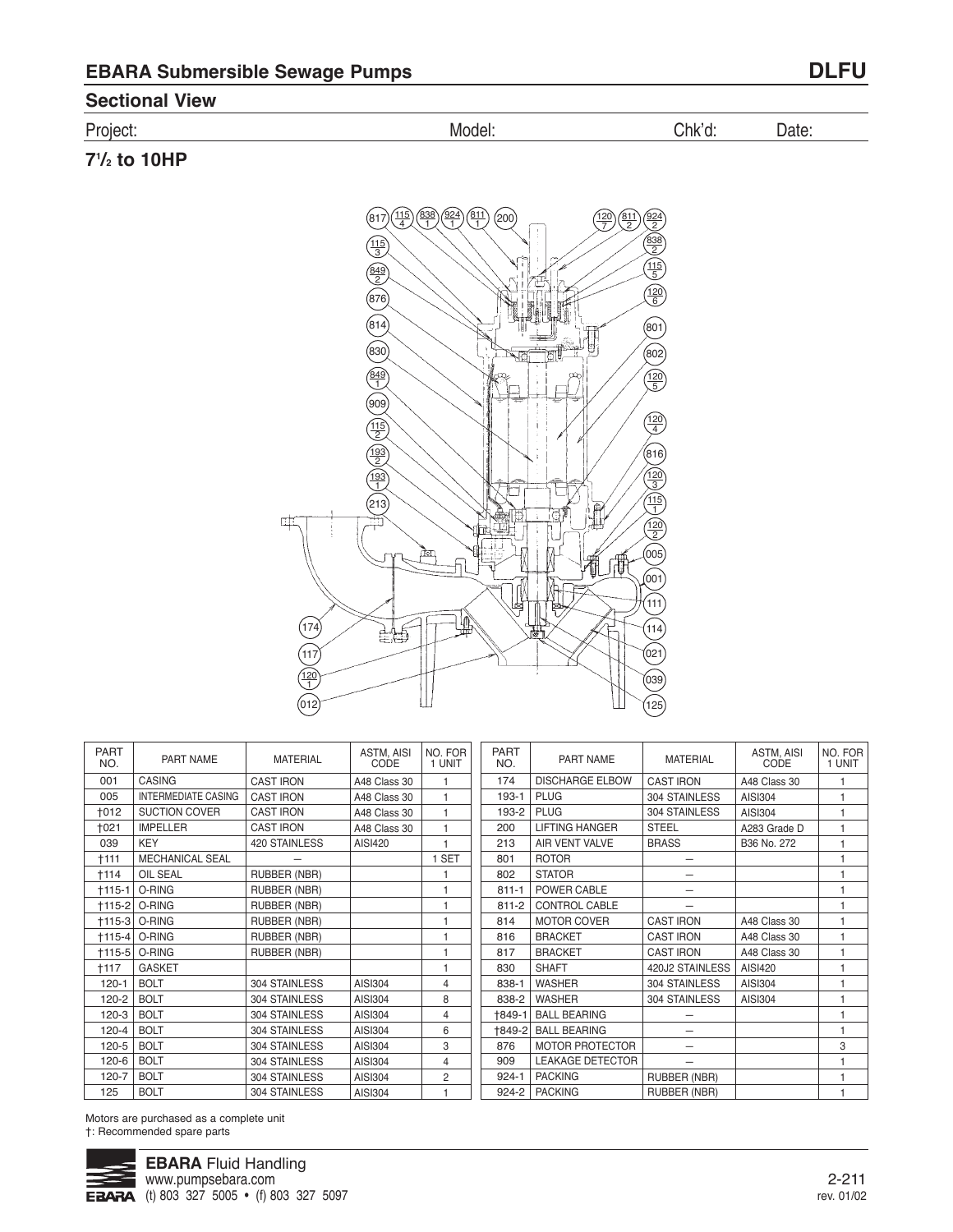## Project: Model: Chk'd: Date:

## **15 to 30HP**



PART NO. 174 193-1 193-2 200 213

PART NAME DISCHARGE ELBOW

LIFTING HANGER **AIR**VENT
VALVE

PLUG PLUG

| <b>PART</b><br>NO. | PART NAME                  | <b>MATERIAL</b>     | ASTM, AISI<br>CODE | NO. FOR<br>1 UNIT |
|--------------------|----------------------------|---------------------|--------------------|-------------------|
| 001                | <b>CASING</b>              | <b>CAST IRON</b>    | A48 Class 30       | 1                 |
| 005                | <b>INTERMEDIATE CASING</b> | <b>CAST IRON</b>    | A48 Class 30       | 1                 |
| <b>+012</b>        | <b>SUCTION COVER</b>       | <b>CAST IRON</b>    | A48 Class 30       | 1                 |
| +021               | <b>IMPELLER</b>            | <b>CAST IRON</b>    | A48 Class 30       | 1                 |
| 039                | <b>KEY</b>                 | 420 STAINLESS       | AISI420            | 1                 |
| †111               | <b>MECHANICAL SEAL</b>     |                     |                    | 1 SET             |
| $+114$             | <b>OIL SEAL</b>            | <b>RUBBER (NBR)</b> |                    | 1                 |
| $+115-1$           | O-RING                     | RUBBER (NBR)        |                    | 1                 |
|                    | †115-2 O-RING              | <b>RUBBER (NBR)</b> |                    | 1                 |
|                    | <b>+115-3 O-RING</b>       | <b>RUBBER (NBR)</b> |                    | 1                 |
|                    | †115-4 O-RING              | <b>RUBBER (NBR)</b> |                    | 1                 |
|                    | †115-5 O-RING              | <b>RUBBER (NBR)</b> |                    | 1                 |
|                    | <b>+115-6 O-RING</b>       | <b>RUBBER (NBR)</b> |                    | 1                 |
| †117               | <b>GASKET</b>              |                     |                    | 1                 |
| $120 - 1$          | <b>BOLT</b>                | 304 STAINLESS       | AISI304            | 4                 |
| 120-2              | <b>BOLT</b>                | 304 STAINLESS       | AISI304            | 8                 |
| 120-3              | <b>BOLT</b>                | 304 STAINLESS       | AISI304            | 4                 |
| 120-4              | <b>BOLT</b>                | 304 STAINLESS       | AISI304            | 6                 |
| 120-5              | <b>BOLT</b>                | 304 STAINLESS       | AISI304            | 6                 |
| 120-6              | <b>BOLT</b>                | 304 STAINLESS       | AISI304            | 3                 |
| 120-7              | <b>BOLT</b>                | 304 STAINLESS       | AISI304            | 6                 |
| 120-8              | <b>BOLT</b>                | 304 STAINLESS       | AISI304            | $\overline{2}$    |
| 125                | <b>BOLT</b>                | 304 STAINLESS       | AISI304            | 1                 |

801 802 811-1 811-2 814 816-1 816-2 817 830 838-1 838-2 †849-1 †849-2 876 909 924-1 924-2 ROTOR **STATOR** POWER CABLE CONTROL CABLE MOTOR COVER BRACKET BRACKET BRACKET **SHAFT** WASHER WASHER BALL BEARING BALL BEARING MOTOR PROTECTOR LEAKAGE DETECTOR PACKING PACKING — — — — CAST IRON CAST IRON CAST IRON CAST IRON 420J2 STAINLESS 304 STAINLESS 304 STAINLESS — — — — RUBBER (NBR) RUBBER (NBR) A48 Class 30 A48 Class 30 A48 Class 30 A48 Class 30 AISI420 AISI304 AISI304

MATERIAL CAST IRON 304 STAINLESS 304 STAINLESS **STEEL** BRASS

ASTM, AISI **CODE** A48 Class 30 AISI304 AISI304 A283 Grade D B36 No. 272

Motors are purchased as a complete unit †: Recommended spare parts

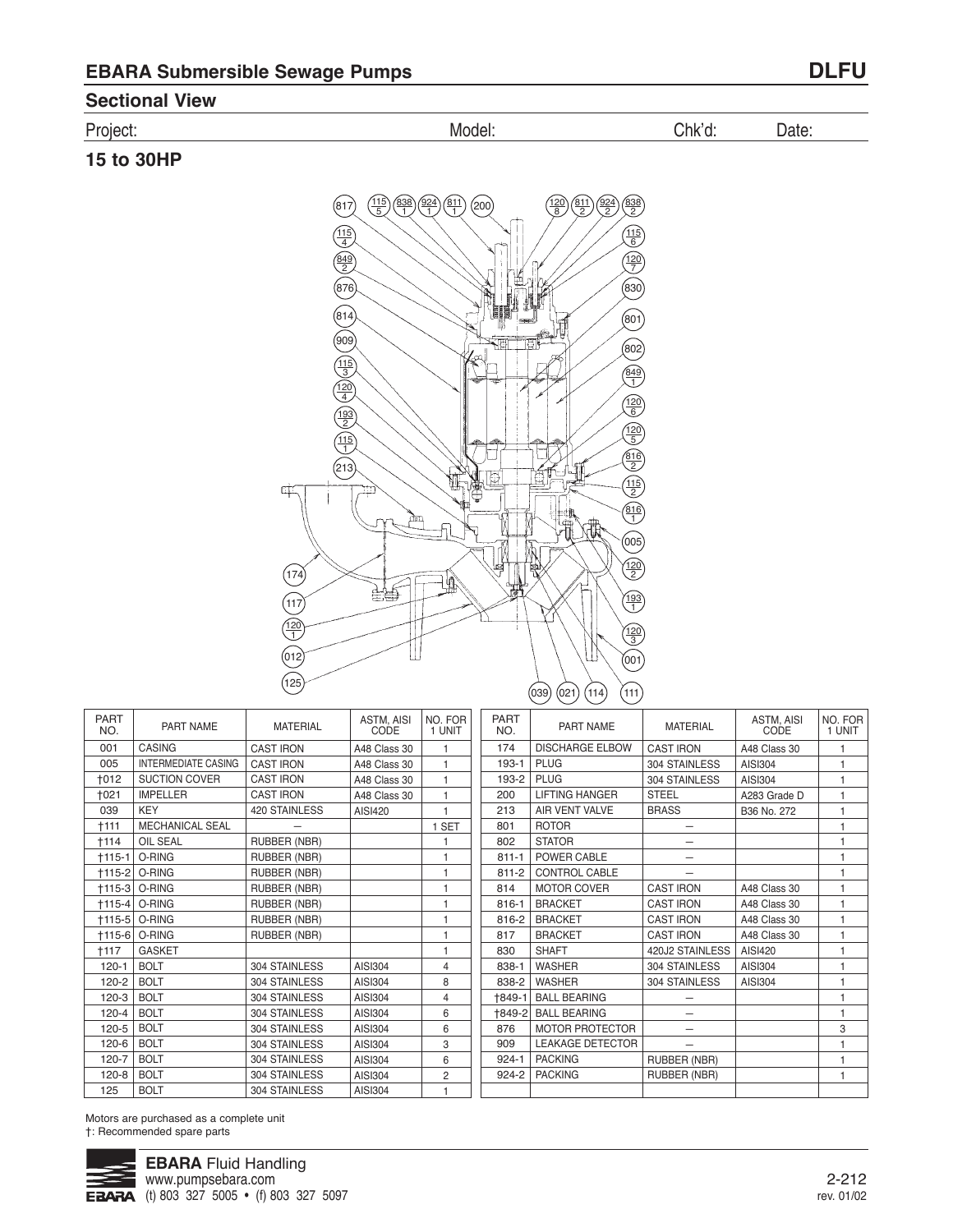117 167

### **Sectional View**



| <b>PART</b><br>NO. | PART NAME                  | <b>MATERIAL</b>     | <b>ASTM, AISI</b><br>CODE | NO. FOR<br>1 UNIT | <b>PART</b><br>NO. | PART NAME               | <b>MATERIAL</b>          | ASTM, AISI<br>CODE | NO. FOR<br>1 UNIT |
|--------------------|----------------------------|---------------------|---------------------------|-------------------|--------------------|-------------------------|--------------------------|--------------------|-------------------|
| 001                | <b>CASING</b>              | <b>CAST IRON</b>    | A48 Class 30              |                   | 125                | <b>BOLT</b>             | 304 STAINLESS            | AISI304            | 1                 |
| 005                | <b>INTERMEDIATE CASING</b> | <b>CAST IRON</b>    | A48 Class 30              | 1                 | *167               | <b>BASE</b>             | <b>STEEL</b>             | A283 Grade D       | 1                 |
| <b>+021</b>        | <b>IMPELLER</b>            | <b>CAST IRON</b>    | A48 Class 30              | $\overline{1}$    | 174                | <b>DISCHARGE ELBOW</b>  | <b>CAST IRON</b>         | A48 Class 30       | $\mathbf{1}$      |
| 039                | <b>KEY</b>                 | 420 STAINLESS       | AISI420                   | $\overline{1}$    | 193-1              | <b>PLUG</b>             | 304 STAINLESS            | AISI304            | $\mathbf{1}$      |
| 080                | <b>BUSHING</b>             | 304 STAINLESS       | <b>AISI 304</b>           | 1                 | 193-2              | <b>PLUG</b>             | 304 STAINLESS            | AISI304            | 1                 |
| <b>+107</b>        | <b>WEARING RING</b>        | 304 STAINLESS       | <b>AISI 304</b>           |                   | 200                | <b>LIFTING HANGER</b>   | <b>STEEL</b>             | A283 Grade D       | 1                 |
| <b>+111</b>        | <b>MECHANICAL SEAL</b>     |                     |                           | <b>SET</b>        | 213                | AIR VENT VALVE          | <b>BRASS</b>             | B36 No. 272        | $\overline{1}$    |
| <b>+114</b>        | OIL SEAL                   | <b>RUBBER (NBR)</b> |                           |                   | 801                | <b>ROTOR</b>            |                          |                    | 1                 |
| $+115-1$           | O-RING                     | RUBBER (NBR)        |                           |                   | 802                | <b>STATOR</b>           | —                        |                    | $\mathbf{1}$      |
| $+115-2$           | O-RING                     | RUBBER (NBR)        |                           | 1                 | $811 - 1$          | POWER CABLE             | $\overline{\phantom{0}}$ |                    | $\overline{c}$    |
| $+115-3$           | O-RING                     | RUBBER (NBR)        |                           |                   | $811 - 2$          | <b>CONTROL CABLE</b>    | $\overline{\phantom{0}}$ |                    | 1                 |
| $+115-4$           | O-RING                     | RUBBER (NBR)        |                           |                   | 814                | <b>MOTOR COVER</b>      | <b>CAST IRON</b>         | A48 Class 30       | 1                 |
| $+115-5$           | O-RING                     | RUBBER (NBR)        |                           |                   | 816-1              | <b>BRACKET</b>          | <b>CAST IRON</b>         | A48 Class 30       | $\overline{1}$    |
| $+115-6$           | O-RING                     | RUBBER (NBR)        |                           | $\overline{c}$    | 816-2              | <b>BRACKET</b>          | <b>CAST IRON</b>         | A48 Class 30       | $\mathbf{1}$      |
| $+115-7$           | O-RING                     | <b>RUBBER (NBR)</b> |                           |                   | 817                | <b>BRACKET</b>          | <b>CAST IRON</b>         | A48 Class 30       | $\mathbf{1}$      |
| $+117$             | <b>GASKET</b>              |                     |                           | $\overline{1}$    | 830                | <b>SHAFT</b>            | 420J2 STAINLESS          | AISI420            | 1                 |
| $120 - 1$          | <b>BOLT</b>                | 304 STAINLESS       | AISI304                   | 8                 | 838-1              | <b>WASHER</b>           | 304 STAINLESS            | AISI304            | $\overline{2}$    |
| 120-2              | <b>BOLT</b>                | 304 STAINLESS       | AISI304                   | 8                 | 838-2              | <b>WASHER</b>           | 304 STAINLESS            | AISI304            | $\overline{1}$    |
| $120 - 3$          | <b>BOLT</b>                | 304 STAINLESS       | AISI304                   | 8                 | +849-1             | <b>BALL BEARING</b>     |                          |                    | 1 SET             |
| $120 - 4$          | <b>BOLT</b>                | 304 STAINLESS       | AISI304                   | 8                 | +849-2             | <b>BALL BEARING</b>     | —                        |                    | 1                 |
| 120-5              | <b>BOLT</b>                | 304 STAINLESS       | AISI304                   | 6                 | 876                | <b>MOTOR PROTECTOR</b>  | $\overline{\phantom{0}}$ |                    | 3                 |
| 120-6              | <b>BOLT</b>                | 304 STAINLESS       | AISI304                   | $\overline{4}$    | 909                | <b>LEAKAGE DETECTOR</b> |                          |                    | $\mathbf{1}$      |
| 120-7              | <b>BOLT</b>                | 304 STAINLESS       | AISI304                   | 6                 | $924 - 1$          | <b>PACKING</b>          | <b>RUBBER (NBR)</b>      |                    | $\overline{2}$    |
| $120 - 8$          | <b>BOLT</b>                | 304 STAINLESS       | AISI304                   | $\overline{2}$    | 924-2              | <b>PACKING</b>          | <b>RUBBER (NBR)</b>      |                    | $\overline{1}$    |
|                    |                            |                     |                           |                   |                    |                         |                          |                    |                   |

120 1

(107)

Motors are purchased as a complete unit

†: Recommended spare parts

**\***: Option for hard-piped installations